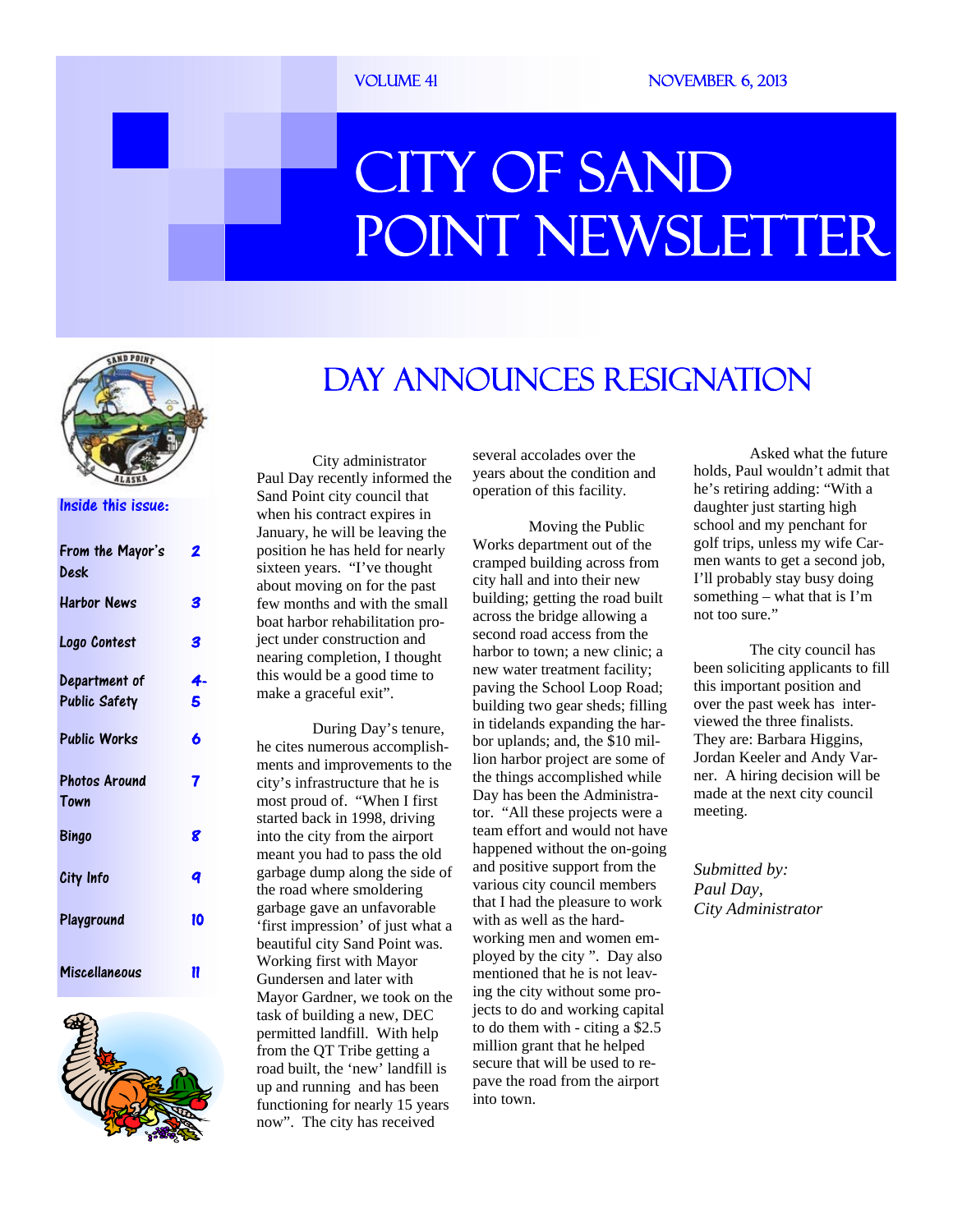### From the Mayor's Desk

 I want to thank the community for their vote of support approving the 1% sales tax proposition in the October election. With this in mind, it gives us n alternative source of revenue tax that is distributed fairly to all participants.

 This gives the City flexibility to adjust our General Fund to offset some of the expenditures that we have accrued due to projects of past and those that are now in their early stages. As in our past newsletter, our sales tax contributes to about 33% of our General Revenue and with your approval it will increase our General Revenue around \$250,00.00. Although

this does not cover all of our financial obligations it is a positive move in the right direction. We are working with local industry to try and address some of these financial obligations and come to a comparable solution that makes it palatable for all.

 We have been renovating our City Building both outside and inside with the help of Emil Mobeck and Company, he has replaced the T-111 on the Old Clinic, painted the outside and will finish some of the tasks that are much needed on this building. Robert Dushkin continues our maintenance program for the City he is repairing these buildings on a

need basis.

 Our certified Water and Sewer Director has been upgrading our lift stations as well as maintaining the requirements and demands of our water treatment facility.

 The Robert E. Galovin Small Boat Harbor is moving along as scheduled, Pacific Pile expects to be through with the first stage of B and C floats by the first week of November. They will then be moving on to T and A floats. With their completion date set in February we wish them well and are working with them to accomplish this goal. *The electricity to B&C floats have been disconnected since Pacific Pile Started the demolition. The new power should be energized on B&C sometime around mid to the end of* 

*December. It will depend on the weather on the holiday interruption.* 

 November will be a busy month, with the Council appointed of a new City Administrator, AML (Alaska Municipal League) meetings in Anchorage and the Fish Expo in Seattle our calendar is full.

 With fall settling in and winter approaching we want to thank everyone for their patience and adjustments to our projects on hand, we are expecting them to go smoothly.

 My office is open to any inquiries about any of these projects; please feel free to contact me or our office concerning any questions you may have.

-Mayor Gundersen





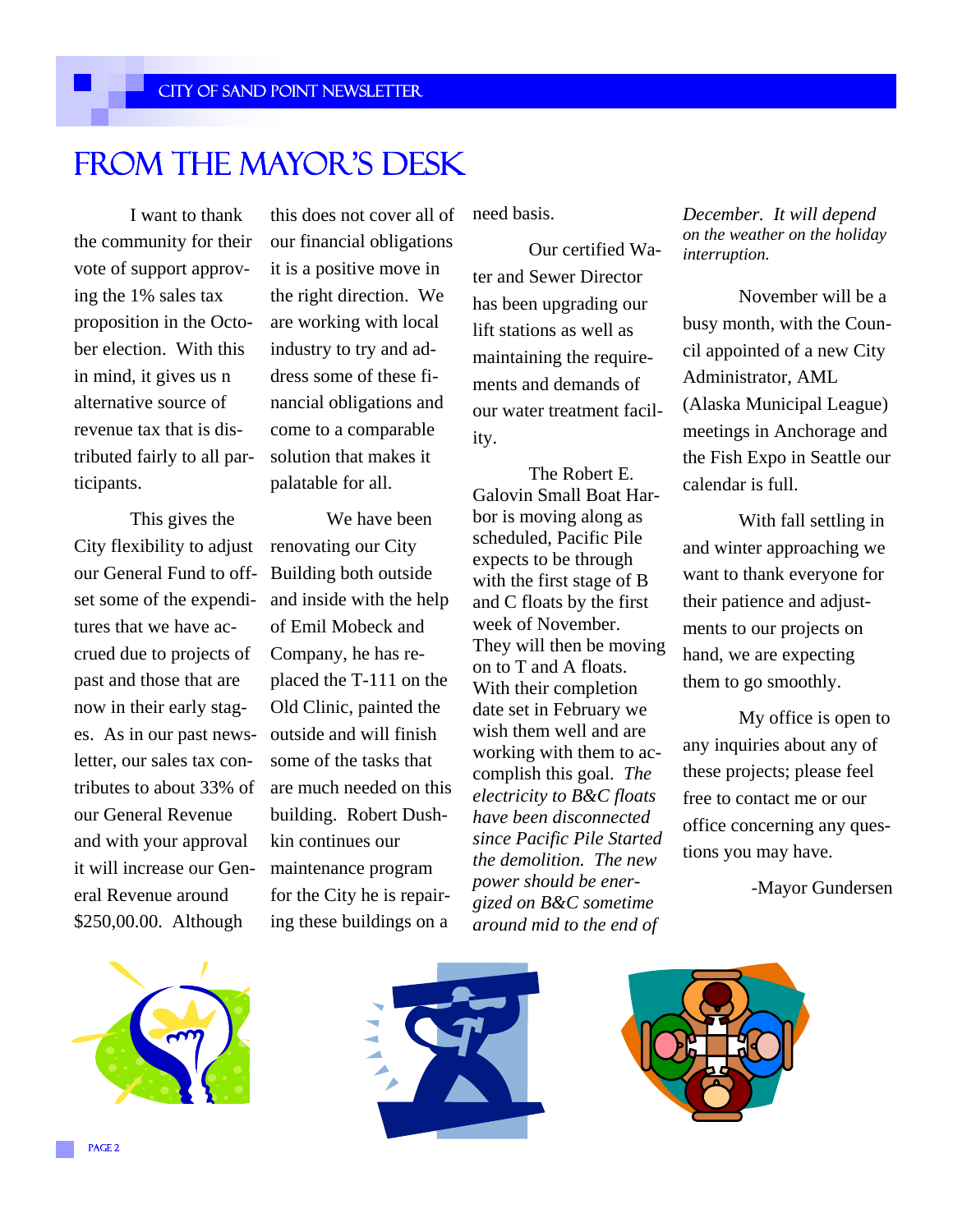#### Volume 41

### **HARBOR NEWS**

### **Harbor Project**

There are a lot of things happening at the small boat harbor, as you know the rebuild of the Robert E. Galovin Small Boat Harbor is in full swing, B and C floats have been removed and the construction co. (Pacific Pile & Marine) is in the process of replacing both float systems. This project is going to take some time, as soon as they are through with B and C sections they will move over to D and A floats. This project is slotted to be complete in January or February 2013. Until then things are and will be a little hectic at the harbor, vessel owners will have to shift around for a while, you may even have to raft up with another vessel.

### **Harbor Crew**

The harbor crew have been trying to make heads or tails of all the gear (reels, nets, skiffs, gear in general) over at the new harbor, if you own a skiff or reel over at the new harbor please mark your reel or skiffs. In the near future there may be a processing plant being built in the new harbor area, when they start their build all the skiffs and reels will have to be removed from the new harbor. Now may be

a good time to take your skiff and gear off the new harbor and store it elsewhere. As you can see storage space is at a minimum at the boat harbor. All reels, skiffs, etc., must be tagged with the owners and or vessel name, if you own it claim it please.

### **Upcoming Projects**

Along with the re-build of the harbor there will be some other upgrades with in the harbor, the City will not be getting a new harbor house, however there will be some renovations done to the building. We have already started, a new roof and new windows have been installed. By this upcoming spring the harbor house should be upgraded somewhat.

### **Ferry Schedule**

There were only two ferry tieups this year, at this time I don't know if there will be another one or not.

Thank you,

-Richard Kochuten, Sr.

Harbormaster

#### **HARBOR CREW**

*Harbormaster Richard Kochuten Sr. Harbor Maintenance Eugene Alford Andrew Gilbert Jeremy Krone Night Watchmen Sam Brandal Knute Gilbert Jr.*  



*Don't forget to 'like' us on Face-book for quick notices and updates! It's simple! Search 'City of Sand Point' through your Facebook page. Click on our page, then click*  **'Like.'** 

### CITY OF SAND POINT LOGO CONTEST

The City of Sand Point is looking for a logo to use for new Sand Point, Alaska sweatshirts.

Who can enter the contest: Anyone

PAGE<sub>3</sub>

The deadline for logo design submissions is December 15, 2013

To be eligible to win, contestants should have their logo turned in by 4:00 PM on December 15, 2103!

> *Full contest description available at the City Office and on the City of Sand Point Facebook page!*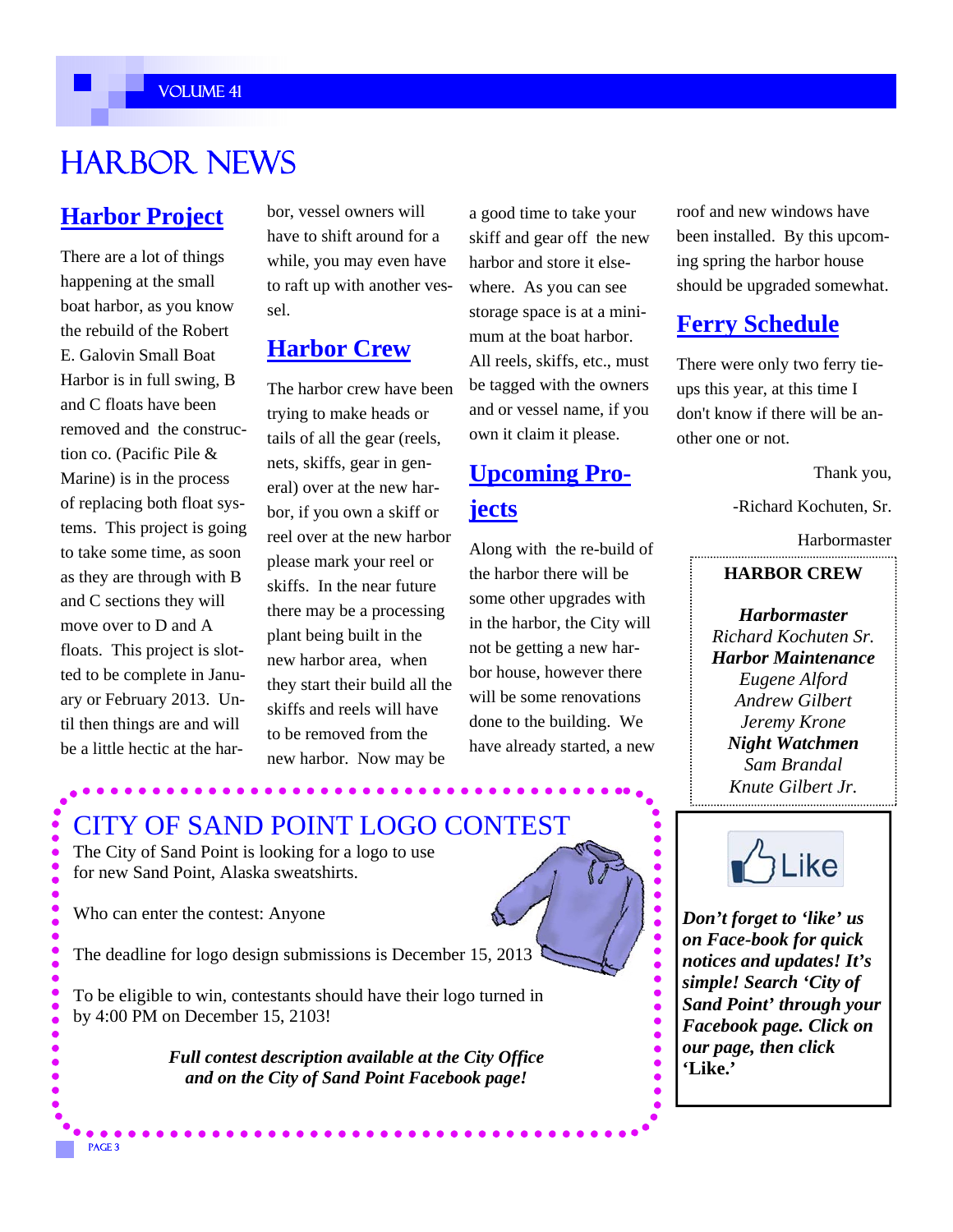### Police Department News

### **ATVs**

One of Sand Point's favored local past times is riding off-road or All Terrain Vehicles (ATVs), and over time local ordinances have been created to address issues which are considered to be potentially dangerous to ATV operators and riders, or otherwise endanger other members of our community. With either a lack of awareness of these rules, or simple disregard, common practice seems to have significantly strayed from the guidance of the ordinances, causing the need for the police department to begin focusing more of its energies on stronger ATV enforcement. Over coming months, local police officers will be actively issuing warnings and writing citations for the purpose of moderating behavior which threatens public safety and is contrary to the city's existing ATV ordinance's and associated state laws.

It is important to keep in mind that ATVs are not toys. They are powerful machines, and they are capable of causing severe injuries or death to even the most experienced drivers. Each year scores of Alaskans are killed and hundreds are injured in ATV and off-road vehicle crashes. Some of the injuries are minor, but too many of these incidents result in head injuries which can have lifetime effects. Ordinance's have been created in order to reduce the risk of these things in Sand Point.

*Some of our local ordinances include the following requirement for the street operation of ATVs:* 

All ATVs must have

appropriate safety and protective equipment (headlights, taillights, mufflers, fenders and breaks)

- Operators of ATVs must be properly licensed
- The minimum age of an individual to operate and ATV on a roadway is 16 years of age
- Parents or responsible third parties may not authorize or permit anyone to operate an ATV on any roadway in violation of ATV Ordinance or other State traffic laws.
- Helmets and eye protection are required for **ALL** passengers on ATVs
- Helmets and eye protection are required for all youth drivers under the age of 18
- At **NO** time are

ATVs allowed on walking paths or boardwalks

- Riders cannot be carried on an ATV unless the ATV has a permanent seat intended for passenger use for that ride
- All ATV drivers must obey local and state traffic laws and all other 'rules of the road'

 Beyond these few cited ordinances, it is important that all ATV operators are respectful of their neighbors and operate as quietly as possible in residential areas; and it is also extremely important the operators be cautious and respectful of pedestrians, other drivers on our roadways. Many local and state laws cover these issues, and those who disregard them are subject to enforcement action for each violation. In addition, their vehicles may be impounded and not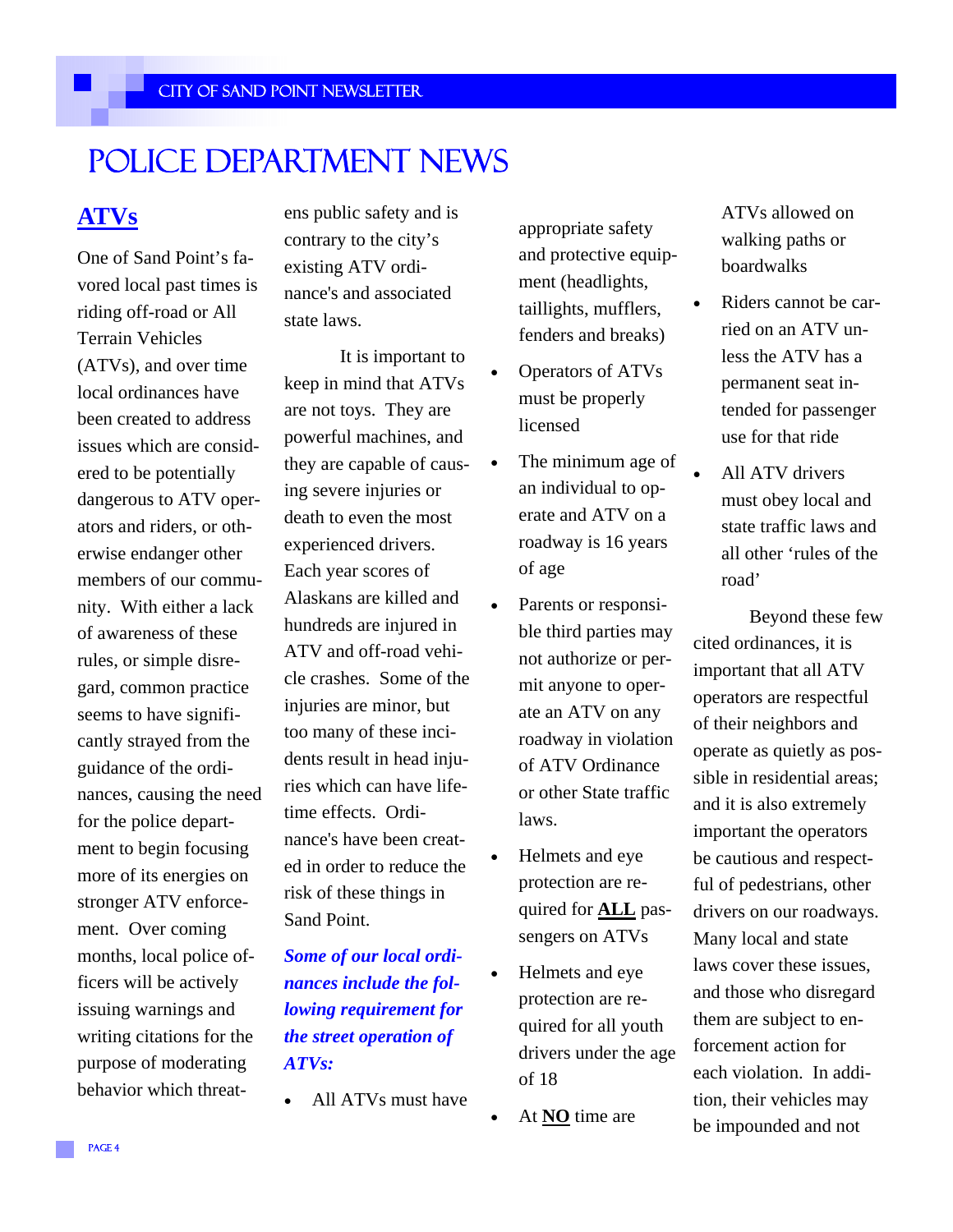#### Volume 41

returned until proof of ownership is provided.

 Violations of many of the ATV related ordinances are simple that the use of ATVs on infractions which carry a first offense penalty of just \$10, but a second offense occurring within 12 months of the first will have a penalty of \$100, and any subsequent infractions require a court appearance, and

upon a plea or conviction will cost the violator \$300 each.

 Please remember our roadways is a privilege in our community, and one that many other communities the size of Sand Point do not enjoy. With respect for other roadway users, and with the compliance of local ordinances and state

statutes, local ATV riders will be much safe, and our ability to enjoy the privilege of on-road ATV use will very likely endure.

-Chief John Lucking Jr.

#### **DEPARTMENT OF PUBLIC SAFETY**

*Chief of Police John Lucking Jr. Police Officers Michael Livingston Aaron Spencer Fire Chief Dave Stokes EMS Chief Susan Cartwright Administrative Assistant Mary Ann Krone 911 Dispatchers Anne Nielsen Jesse Pesterkoff* 

City Ordinances relating to ATVs and off road vehicles apply not only to "3 wheelers" "4-wheelers" and "quads," but also to snow machines, motorcycles and "side-by-sides." More details about Sand Point's ATV ordinance can be found online at:

http://www.amlegal.com/library/ak/sandpoint.shtml



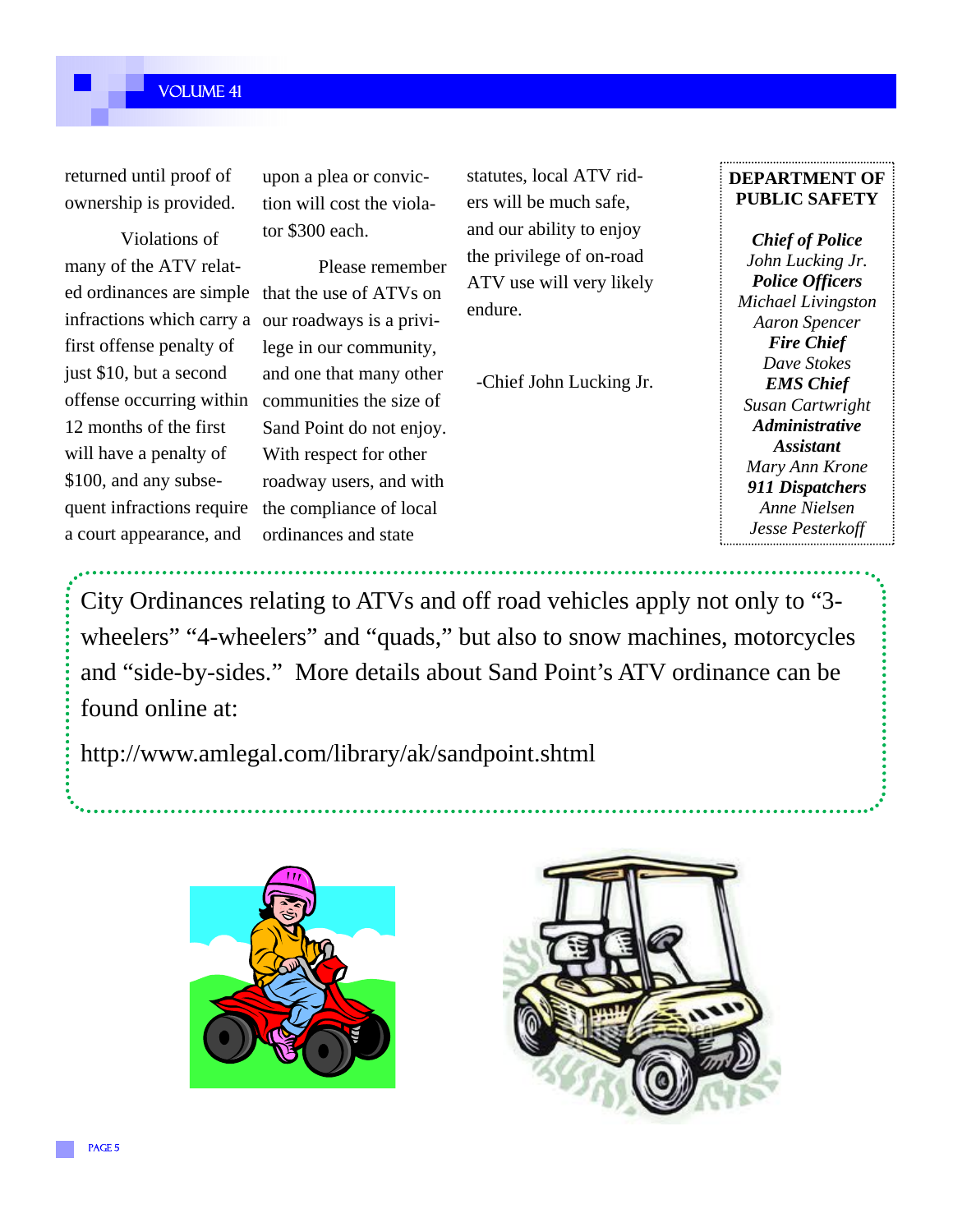### Public Works

### **Public Works**

 The Public Works Department is beginning to prepare for the winter, we have begun ditching the ditches and ordering chains for the graders.

 Recently we had to order a new engine for the D6 Cat Dozer, the engine has been replaced and it is back up and running again.

 We have been stacking the harbor demolition floats in the old rock quarry with the cooperation of the Shumagin Corporation.

### **Water/Sewer**

In the Water and Wastewater department we have been preparing for the Nagai lift station upgrade. We have received all the new parts for the change.

-Dave Stokes,

Public Works Director

#### **PUBLIC WORKS CREW**

*Director Dave Stokes Shop Foreman Paul Karlsen Operators Julius Karlsen John Jacobsen Recycling Foreman Walter Osterback Water/Wastewater Supervisor Dennis McGlashan Jr. Water Operator Dallas Faamausili Solid Waste Operator Brandon Gundersen Solid Waste Laborer Wade Johansen* 



Remember... as the mornings get colder be aware of the road conditions!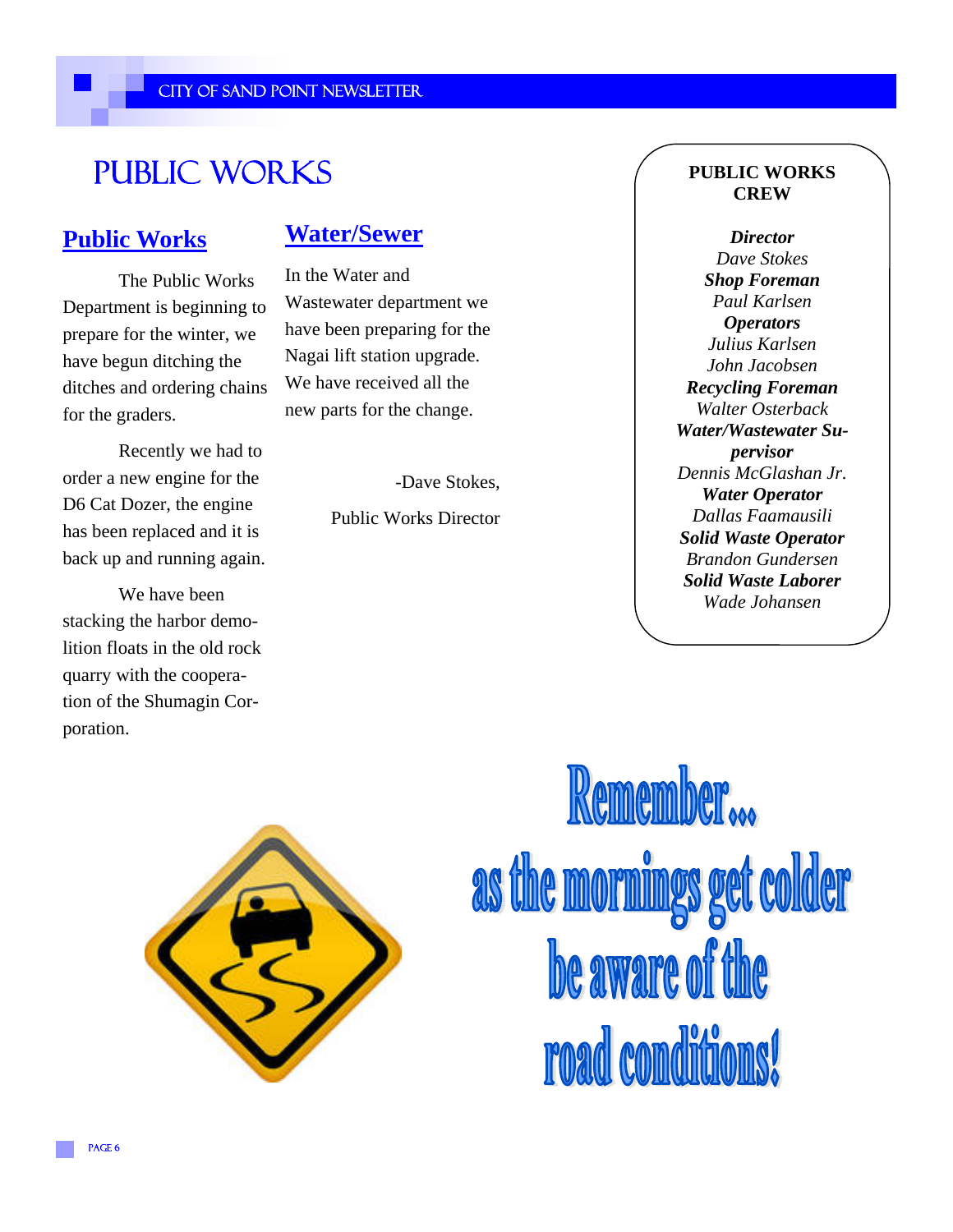

### PHOTOS AROUND TOWN







**Harbor Photos Courtesy of:** Keith Cronin, Pacific Pile & Marine, L.L.C.



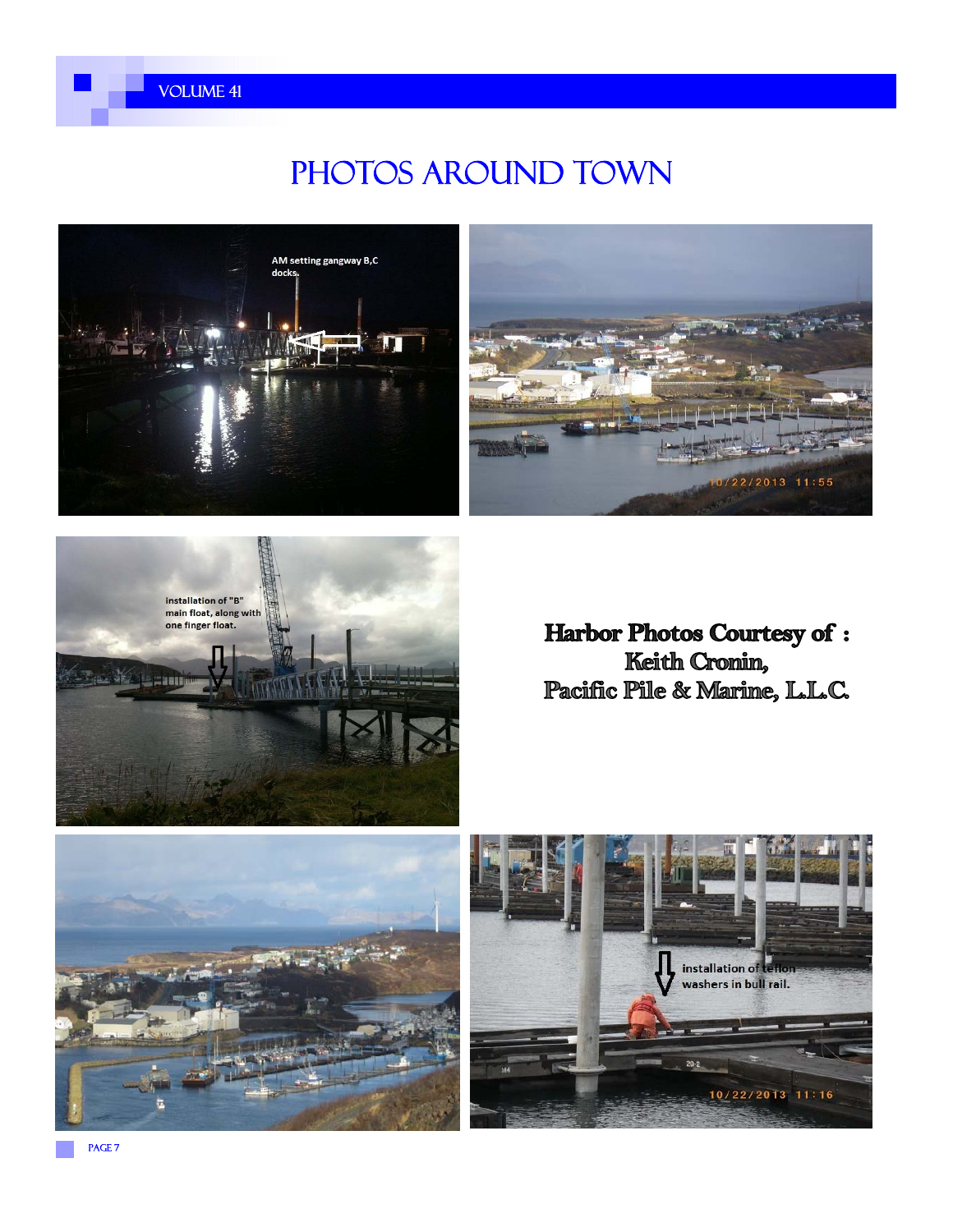### Bingo & Pull Tabs

## GIFT BASKET RAFFLE!

City of Sand Point Pull-tabs is having a raffle starting Sunday, November 24, 2013! Spend \$50.00 you are automatically entered, or you can buy a ticket for \$10.00!

Prizes include:

*Gift Basket will be raffled off after the New Year!* 

- 16GB iPad Mini
- \$50.00 iTunes card
- The North Face hat / glove set
- DVD's
- Cookbook with Godiva Chocolates
- Knife Set
- \$100 Trident Gift Card
- Sweatshirt
- Bath & Body Works Soaps





**Pull Tabs**  Monday, Wednesday, Friday 6:00-9:00 P.M.

**Bingo-Sundays**  Doors open @ 5:30 P.M. Pull tabs @ 5:30P.M. Bingo Starts @ 6:30 P.M

*\$250 Door Prize* 

### *Drawings to be held*

*on: November 17th December 8th December 29th* 

*Bring a friend and come join the fun!!!*  **Gaming Auditor**  *Audrey Foster* 

*Bingo Assistants Kathleen Harper Susan McGlashan Malerie Gundersen* 

\*Special Thanksgiving Bingo Sunday, November 24, 2013\*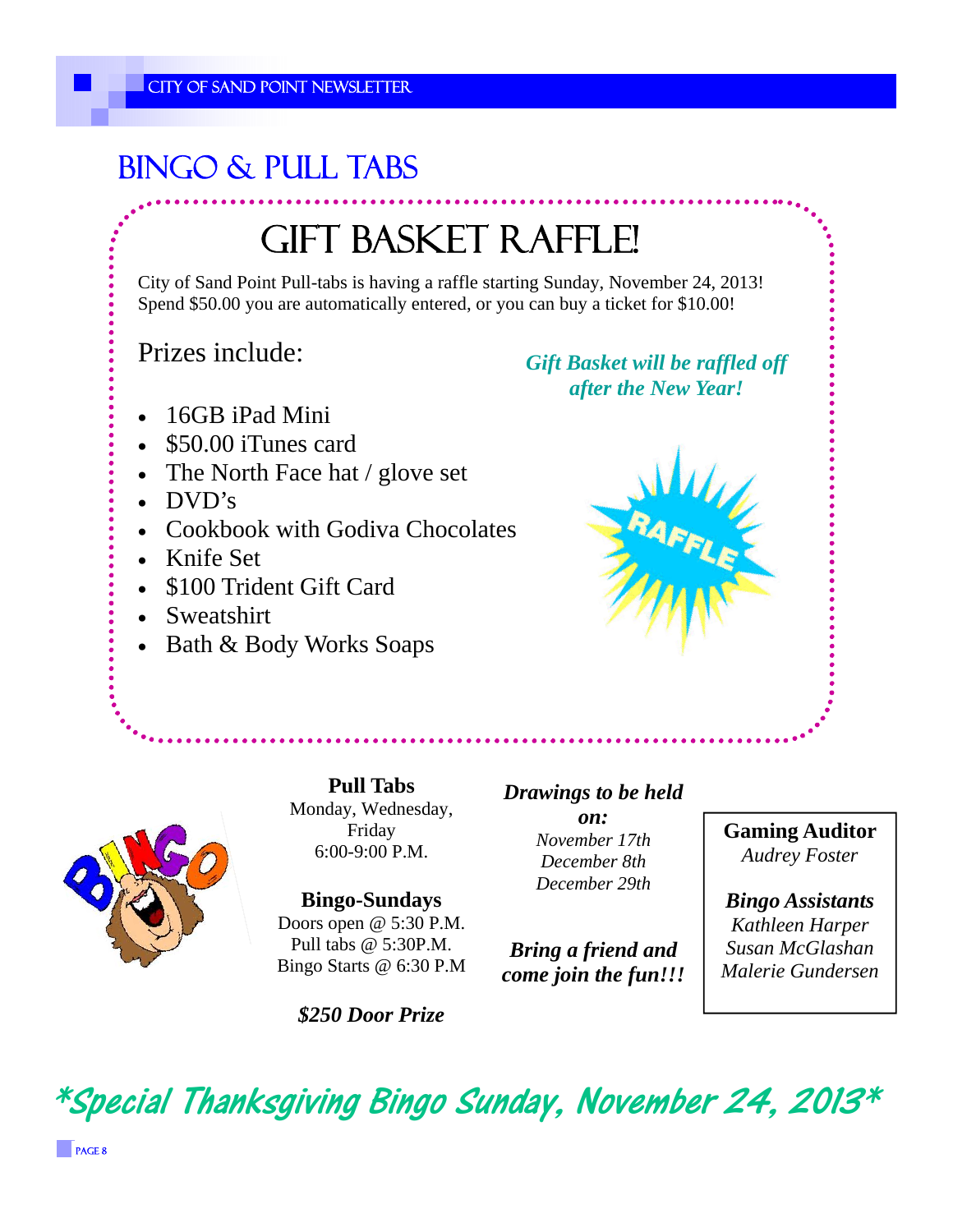CITY OF SAND POINT NEWSLETTER



The City General Election was held on October 1, 2013. The results are as follows:

| <b>CITY COUNCIL SEAT A</b>                   | Danny Cumberlidge 3 year term |             |              |
|----------------------------------------------|-------------------------------|-------------|--------------|
| CITY COUNCIL SEAT C                          | <b>Shirley Brown</b>          | 3 year term |              |
| <b>PROPOSITION 1: SALES TAX INCREASE</b>     |                               | Yes-86      | No-56        |
| <b>PROPOSITION 2: APOC OPT-OUT ORDINANCE</b> |                               | Yes-87      | <b>No-51</b> |

The City appreciates the candidates who chose to run for the elected positions. Mayor Gundersen and Councilmember Shirley Brown will attend the Alaska Municipal League Conference this month in Anchorage.

City of Sand Point Officials & Meetings *Congratulations to both Council Members! Special thanks to the Election judges Dan Williams, Laiv Gundersen and Anne Morris!* 

#### **Elected Officials**

**Mayor** *Martin Gundersen*

#### **City Council Members**

**Seat A** *Danny Cumberlidge*

**Seat B** *Allan Starnes*

**Seat C** *Shirley Brown*

**Seat D** *Jack Foster Jr.*

**Seat E** *Marita Gundersen* 

**Seat F** *Rayette McGlashan*

Meetings held @ 7:00 PM

(2:00 PM workshop)

#### **Public Welcome!!!**

Producer: Shannon Sommer Editor: Paul Day, Administrator



**Regularly Scheduled** 

#### **City Council Meetings**

November 12, 2013

December 10, 2013

January 14, 2014

February 11, 2014

City of Sand Point P.O. Box 249 Sand Point, Alaska 99661 **Phone:** (907) 383-2696 **Fax:** (907) 383-2698 **Email:** sptcity@arctic.net

**Administration City Administrator**  *Paul Day* **Finance Officer**  *Krista Galvin* **City Clerk**  *Shannon Sommer*  **Administrative Assistant**  *Kurtis Gundersen* **Director of Public Safety**  *John Lucking Jr.* **Public Works Director**  *Dave Stokes*  **Harbormaster**  *Richard Kochuten Sr.*

Office located at room 10 in the Municipal Building on Main Street.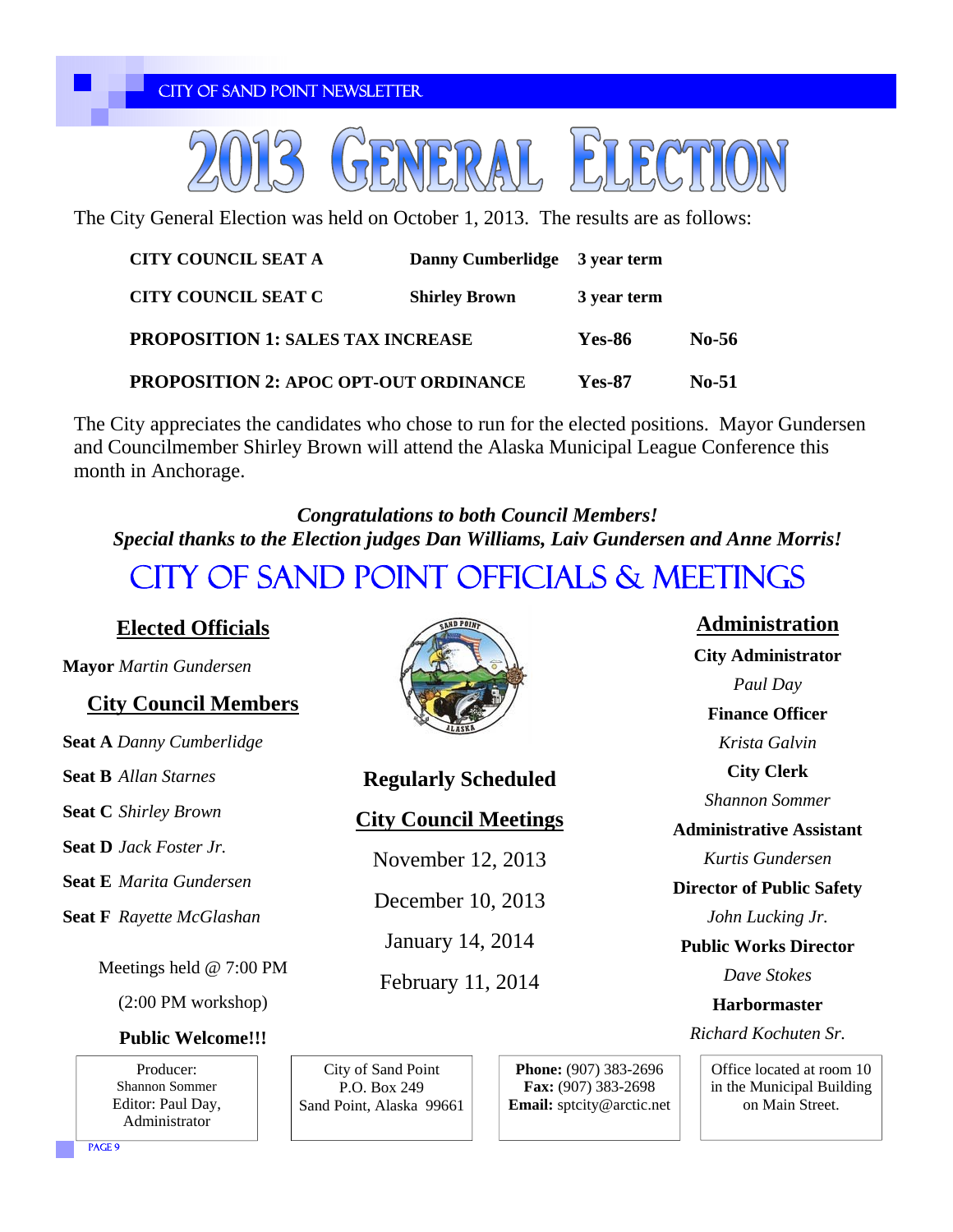### New Playground Finished!



**We would like to thank the following for their donation:** 



**Alaska Earth Sciences Aleut Corporation Aleutian China Restaurant Aleutian Pribilof Island Association, Inc. Aleutian Housing Authority Carl Moses Qagan Tayagungin Tribe Shumagin Corporation TelAlaska**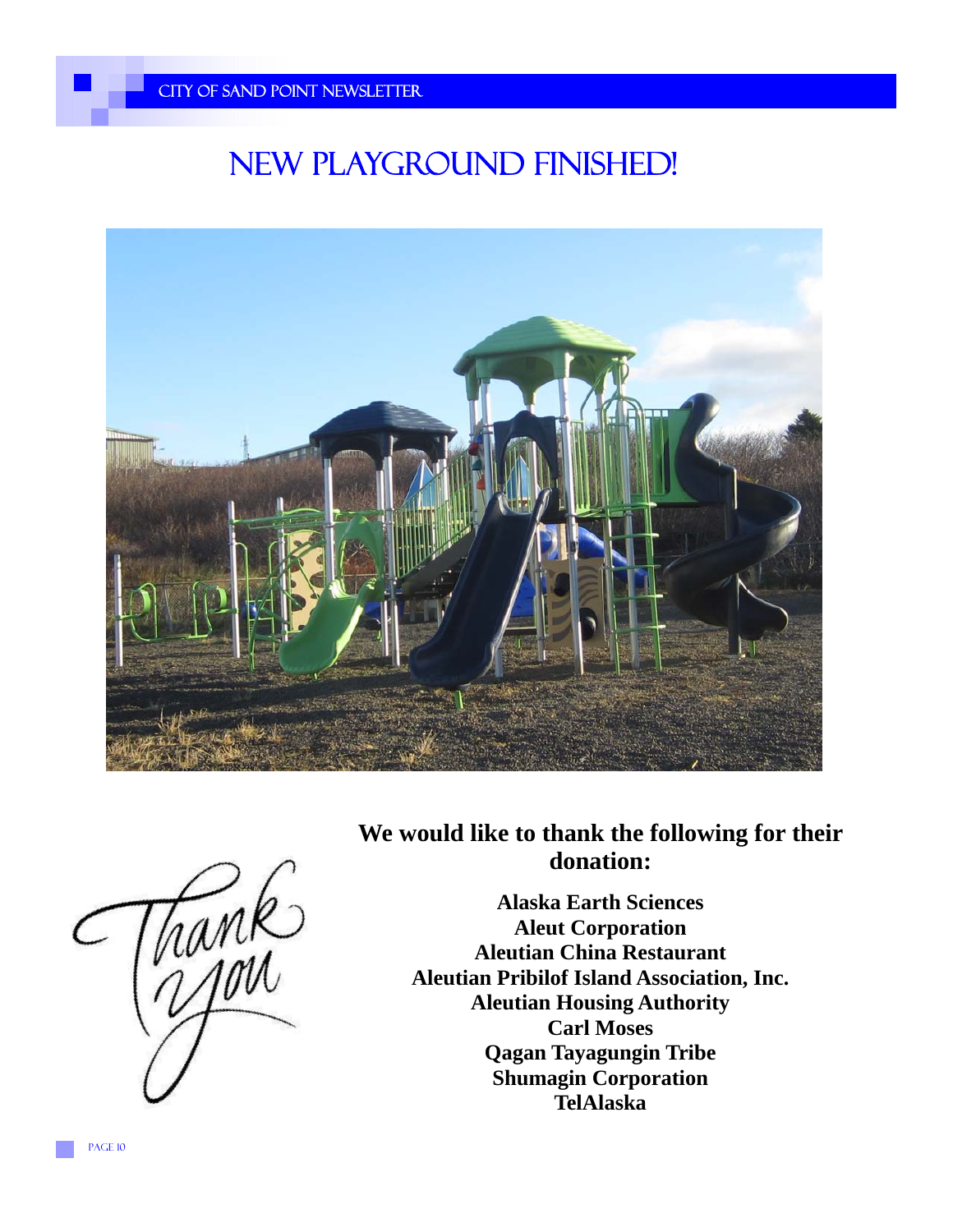### Landfill Hours

Monday-Friday 9:00 am-3:30 pm

Saturday 10:00 am-2:00 pm

Closed for Holidays

The Public may bring their garbage/refuse items to the landfill during the hours above unless the winds are above 20 mph, then it is by appointment only.

To schedule an appointment, please call the landfill operator at: (907) 383-8341

### **VETERINARY CLINIC**

Dr. David A Colwell, DVM will be here November 12-14, 2013. He will be providing the following services:

- Annual dog and cat vaccinations
- Rabies vaccinations
- Spaying and neutering, dogs and cats
- Dental prophylaxis (cleaning)
- Geriatric and annual exams
- Nail trims
- Prescription medications

For more information, contact the Animal Control Officer at (907) 947-3807.



### The city of sand point office and all **DEPARTMENTS**

WILL BE CLOSED Monday, November 11, 2013

In observance of: veteran's day